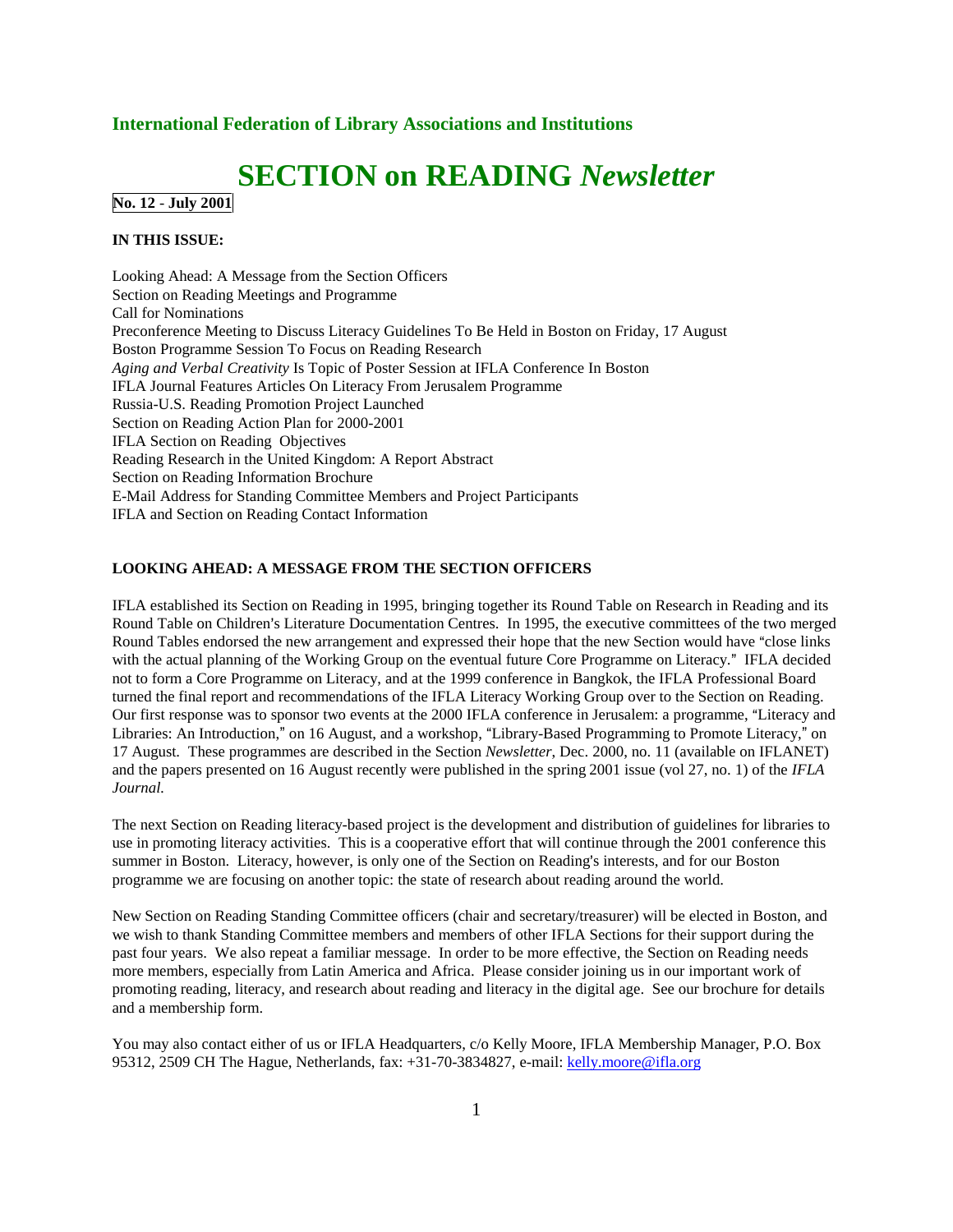John Y. Cole, Chair Adele M. Fasick, Secretary-Treasurer

#### **Section on Reading Meetings and Programme**

#### **Standing Committee Meeting I**

Saturday, 18 August, 11:30 -14:20

# **Agenda**

Approval of Agenda Election of New Officers Approval of Minutes from Standing Committee Meetings in Jerusalem (see *Newsletter* No. 11, pp. 2-3, 7) Reports Projects Membership Guidelines for Library-Based Literacy Projects Programme in Boston Action Plan for 2001-2002 Plans for Glascow Conference in 2002 Planning for Berlin Conference in 2003

# **Programme Meeting**

Monday, 20 August, 12:00-14:30

"Reading Research: An International Perspective" (see report abstract in this newsletter)

#### **Standing Committee Meeting II**

Friday, 24 August, 10:15-12:15

#### **CALL FOR NOMINATIONS**

The current Section on Reading Standing Committee officers, John Y. Cole and Adele Fasick, have each served two terms and will be stepping down at the Boston meeting. New officers will be elected as the first item of business at the first Standing Committee meeting on Saturday, 18 August. If you wish to make a nomination or to be considered for one of these offices, please contact the current chair.

# **PRECONFERENCE MEETING TO DISCUSS LITERACY GUIDELINES TO BE HELD IN BOSTON ON FRIDAY, 17 AUGUST**

To conclude its project of developing guidelines for library-based literacy projects, the Section on Reading will hold a special preconference meeting from 08:30 to 12:30 at Simmons College in Boston. The meeting is open to all interested IFLA members and delegates. It will be held in Room C101 in the Simmons College Graduate School of Library and Information Science. Simmons College is located at 300, The Fenway, not far from the Convention Center and about a 15-minute walk from the Sheraton Hotel. The most recent draft of the guidelines, pulled together and edited by Section Secretary-Treasurer Adele Fasick, is mounted on the Section on Reading's Web site on IFLANET. Section members are encouraged to read the draft prior to the preconference meeting and bring suggestions for changes to the meeting. Suggestions for changes sent to Adele Fasick (preferably by e-mail to amfasick@earthlink.net ) will be duplicated and made available at the preconference meeting.

# **BOSTON PROGRAMME SESSION TO FOCUS ON READING RESEARCH**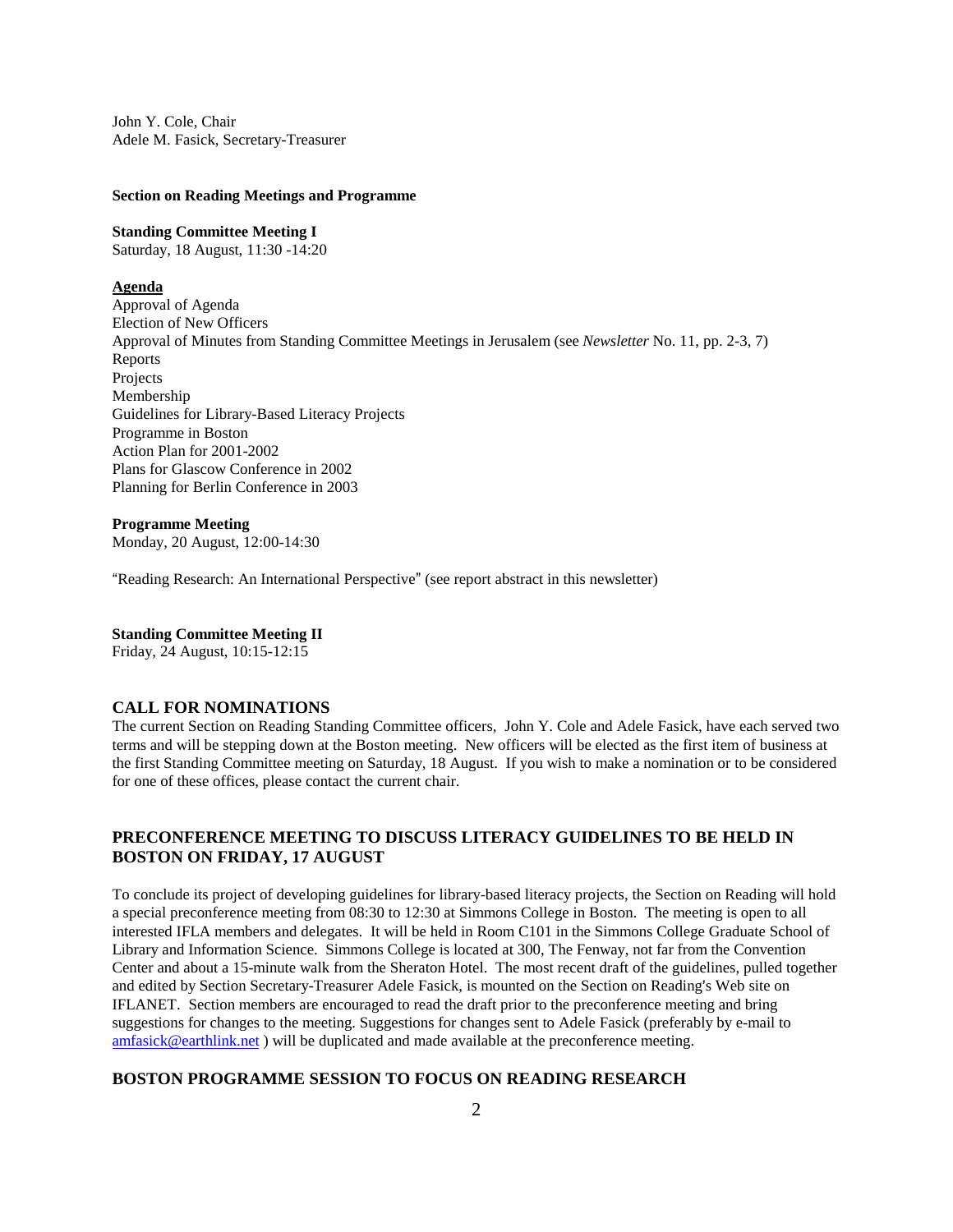The Section on Reading will sponsor one programme at the IFLA Boston conference: "Reading Research: An International Perspective," which will take place on Monday, 20 August from 12:00 to14:30. Cosponsored with the International Reading Association, the meeting features Prof. Greg Brooks of the University of Sheffield, UK, who will present "Research About Reading: An Overview." His remarks will be followed by several brief presentations about the state of reading research around the world; the speakers will include Gertrude K. Mulindwa, former director, Botswana National Library Service and now a consultant in Uganda ("Reading Research in Africa"), Valeria Stelmakh, senior researcher, Russian State Library, Moscow ("Reading Research in Russia"), and Briony Train, University of Central England in Birmingham, UK ("Reading Research in the UK"—see report abstract in this newsletter). Other brief reports about reading research in other parts of the world will be presented by Section members and the programme will conclude with a question and answer session and discussion. This programme is presented to further the Section's goal of monitoring and promoting "the dissemination of knowledge and research about reading, literacy, readers, and library patrons." It is hoped that it also will stimulate interest in "Current Research in Literacy and Reading," an occasional feature in the Section's *Newsletter*.

## *AGING AND VERBAL CREATIVITY* **IS TOPIC OF POSTER SESSION AT IFLA CONFERENCE IN BOSTON**

Reading Section member Ivar Haug has arranged a poster session that will be of particular interest to Section members and others interested in lifelong learning. The presenter, Odd Saetre of Flaktveitgeila, Norway, will describe a project funded by the county library of Hordaland, Norway, that encourages verbal creativity among elderly people. Several writing courses have been established and the more than 60 participants, ranging in age from 67 to 91, have produced hundreds of texts: poems, short stories, essays, articles, and orally told stories. Many of these are available on the Internet at the cultural site of Hordaland county. In addition to its practical benefits, the project has an academic and scientific purpose. The experiences and results from the work are being studied in relation to theories from the fields of pedagogy, philosophy, gerontology, and literature. The group behind the project wants to create a pedagogy of aging that emphasizes the opportunities and possibilities of aging.

# **Learn more about the Center for the Book s reading and literacy promotion activities at IFLA Boston at the Library of Congress booth #2232. Stop by and visit.**

#### **IFLA JOURNAL FEATURES ARTICLES ON LITERACY FROM JERUSALEM PROGRAMME**

The two papers presented at the Section on Reading's programme in Jerusalem on 16 August 2000, "Literacy and Libraries: An Introduction," have been published in the latest (vol. 27, no. 2) issue of the *IFLA Journal*. They are: "Literacy, Libraries, and IFLA: Recent Developments and a Look at the Future," by John Y. Cole, and "Libraries and Literacy: A Preliminary Survey of the Literature," by Shirley A. Fitzgibbons."

### **RUSSIA-U.S. READING PROMOTION PROJECT LAUNCHED**

A project developed during the 2000 IFLA conference in Jerusalem completed the first of its three phases in late April and early May, 2001. Developed through the initiative of Valeria Stelmakh, former chair of the IFLA Section on Reading, the project supports three visits—two to the United States, one to the Russian Federation-- of Russian and U.S. librarians interested in reading and library promotion. It is funded by the Open Society Institute in Moscow. The other principal partners are the Pushkin Library Megaproject and the Center for the Book in the Library of Congress. The IFLA Section on Reading is a cooperative partner. The project's goals are to share information about effective reading promotion ideas and to encourage a better understanding of the importance of reading and libraries in a democratic society.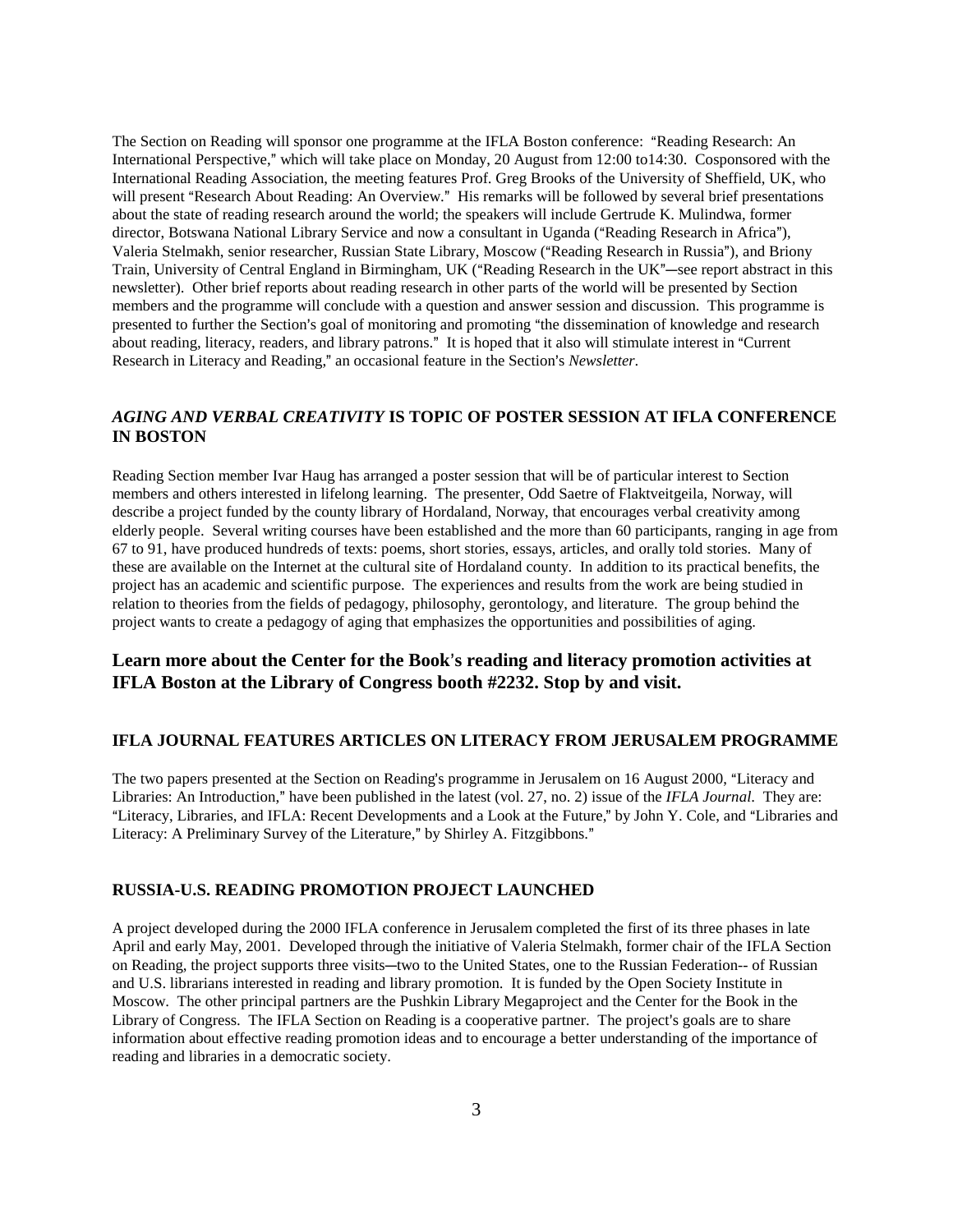The first phase of the project began on 24 April when the Center for the Book welcomed a delegation of nine prominent Russian librarians, most of them regional library directors. On 25-26 April the visitors, escorted by Center for the Book director John Y. Cole, visited the Library of Virginia and the Virginia Center for the Book in Richmond, Virginia.

On 27 April they toured the District of Columbia Public Library, which also is the home of the District of Columbia Center for the Book. At the Library of Congress from 30 April 30-2 May, they participated in the center's annual "idea exchange" for its 42 affiliated state centers. They also met with James H. Billington, the Librarian of Congress and with the Library's Russian area specialists.

A second delegation of Russian regional librarians will visit the U.S. from 21-30 Oct. and in the spring of 2002, Mr. Cole will lead a group of American reading and library promoters on a trip to Russia.

The delegates were: Elena M. Alexandronets, Director, Central Library System, Kaliningrad; Nelli N. Belova, Director, Vologda Regional Library; Evguenia M. Kolesnikova, Director, Don State Public Library, Rostov-Don; Anastasia A. Kornienko, International Relations Department, All-Russia State Library of Foreign Literature, Moscow; Svetlana D. Maldova, Deputy Librarian, Tver Regional Library; Elena Sineva, Director, Murmansk Regional Library; Liudmila S. Spiridonoa, Deputy Director National Library of the Chuvash Republic; Valeria D. Stelmakh, Russian State Library, Moscow, Project Director; Olga S. Stepina, Director, Arkhangelsk Regional Library. Maria A. Vedenyapina, Executive Director, Pushkin Library Megaproject, and a member of the IFLA Section on Reading, accompanied the visitors.

#### **Section on Reading Action Plan for 2000-2001**

#### **Goal 1. To assume a leadership role in outlining strategies for international campaigns that support reading development***.*

- Action 1.1 To work with national and international reading associations in organizing joint conferences and seminars on related issues, publishing relevant papers, conducting research, and promoting reading in different countries. Closer cooperation is planned with the International Reading Association and its International Development in Europe Committee and with the International Book Committee, a UNESCO advisory body.
- Action 1.2 To work with other organizations to publicize World Book Day (23 April) and International Literacy Day ( September).
- Action 1.3 To work, through IFLANET and with links to other Web sites, to serve as a clearinghouse for information about literacy promotion and research projects and their organizational sponsors.

#### **Goal 2. To monitor and promote the dissemination of knowledge and research about reading, literacy, readers, and library patrons**

- Action 2.1 To publish the English and French versions of the proceedings of the June 1998 international conference, "Libraries, Reading, and Publishing in the Cold War," held in cooperation with the IFLA Round Table on Library History. The papers will be published in 2001 in the journal *Libraries and Culture* and soon thereafter as a monograph. Action 2.2 To continue a column in the Section on Reading *Newsletter* citing recent research in relevant areas of concern.
- Action 2.3 To make available the "Library-Based Literacy Programmes" workshop papers available.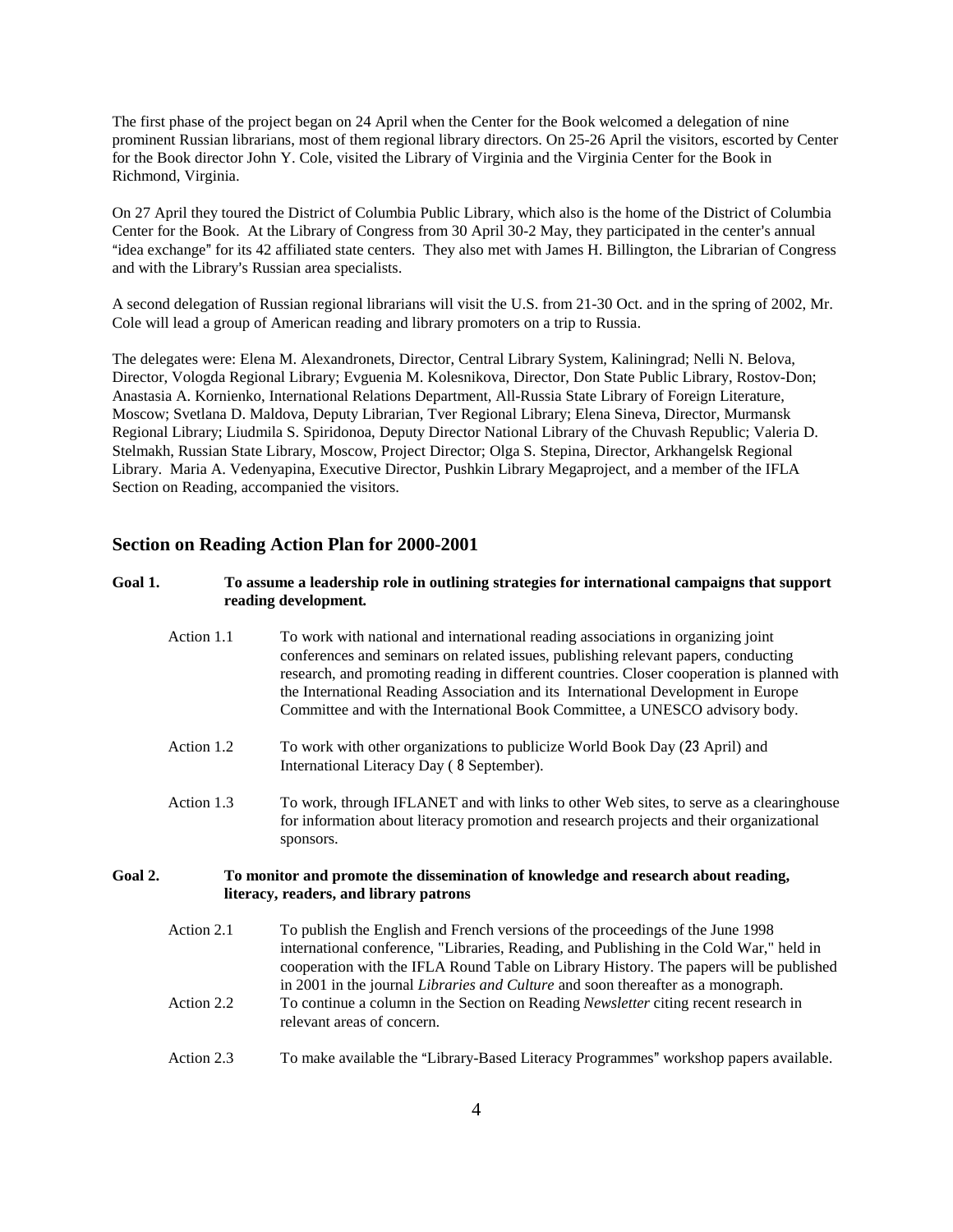|          | Action 2.4                                                                                                                                                | To present a programme session at IFLA in Boston in 2001 on "Reading Research<br>Around the World."                                                                                    |  |
|----------|-----------------------------------------------------------------------------------------------------------------------------------------------------------|----------------------------------------------------------------------------------------------------------------------------------------------------------------------------------------|--|
|          | Action 2.5                                                                                                                                                | To issue a Call for Papers for the Boston reading research session                                                                                                                     |  |
| Goal 3.  | To promote among librarians, educators, and other cultural agents a better understanding<br>of reading promotion, reading patterns, and literacy problems |                                                                                                                                                                                        |  |
|          | Action 3.1                                                                                                                                                | To organize at each annual IFLA conference an open session that discusses reading and<br>literacy issues for all age groups.                                                           |  |
|          | Action 3.2                                                                                                                                                | To participate with the IFLA Library History Round Table and IFLA National Library<br>Section in the Library of Congress conference in the year 2000 on national library<br>functions. |  |
| Goal 4.  | To explore various ways of promoting reading and literacy in specific cultural milieus.                                                                   |                                                                                                                                                                                        |  |
|          | Action 4.1                                                                                                                                                | To hold a working session in Boston to develop guidelines for literacy programmes in<br>libraries.                                                                                     |  |
|          | Action 4.2                                                                                                                                                | To develop and publicize guidelines for literacy programmes in libraries.                                                                                                              |  |
|          | Action 4.3                                                                                                                                                | To publish the literacy guidelines in all of the IFLA languages.                                                                                                                       |  |
| Goal 5.  | To emphasize the role of reading in children's development and to outline various<br>approaches and methods that have been used in different countries.   |                                                                                                                                                                                        |  |
| project. | Action 5.1                                                                                                                                                | To continue to cosponsor the IFLA-UNESCO "Books for All" library development                                                                                                           |  |
|          | Action 5.2                                                                                                                                                | To provide advice and publicity for the UNESCO-coordinated "Reading for All"<br>international reading promotion project.                                                               |  |
| Goal 6.  | Action 5.3                                                                                                                                                | To co-operate with the Section on Libraries Serving Children and Young Adults in their<br>development of guidelines for services to young children.                                    |  |
|          |                                                                                                                                                           | To promote membership in the section in order to increase effectiveness.                                                                                                               |  |
|          | Action 6.1                                                                                                                                                | To cooperate with other IFLA units with similar interests.                                                                                                                             |  |
|          | Action 6.2                                                                                                                                                | To translate the informational leaflet about the Section into all of IFLA's official<br>languages.                                                                                     |  |

Revised August 2000

# **IFLA SECTION ON READING OBJECTIVES**

- < To provide leadership, advice, and information regarding international campaigns that support reading development;
- To monitor and promote research about reading, literacy, readers, and library users;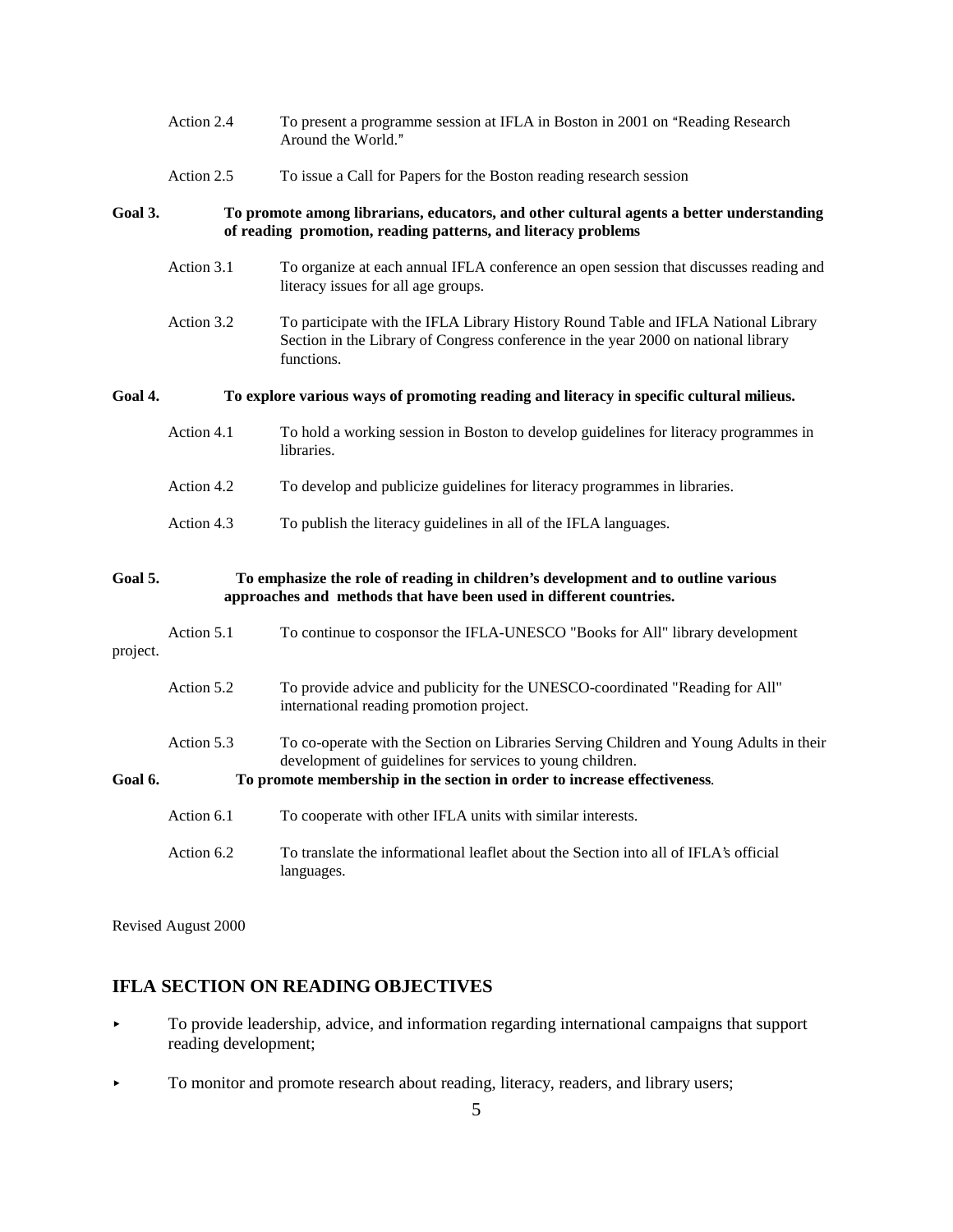- $\triangleright$  To encourage a better understanding of reading patterns and literacy problems through discussion, publications, and conferences
- < To raise awareness of the importance of reading in children's development and sharing information about research and reading promotion activities regarding young people.

#### **READING RESEARCH IN THE UNITED KINGDOM: A REPORT ABSTRACT**

*This brief overview of current trends in reading research in the United Kingdom has been contributed by Section on Reading member Briony Train, Research Fellow, University of Central England, Birmingham, UK. A more detailed report, containing more specific examples of ongoing research, will be presented at the programme on* \$*Reading Research: An International Perspective,*# *sponsored by the Section on Reading on 20 August from 12:00- 14:30*.

During the previous decade, a number of major changes occurred in British thinking about the teaching and development of reading and writing. The themes most widely debated that predominated research during this period were: 1) teaching methods in reading; 2) family literacy; and 3) the role of new technologies in reading.

In the United Kingdom today, there appear to be two major strands of research within the area of reading: literacy and reader development. The significant development of these two areas has taken place as a direct consequence of recent government initiatives. A significant proportion of government funds has been allocated both to raising literacy standards, via the implementation of the National Literacy Strategy, and to promoting reading as a leisure activity, via the Public Libraries Challenge Fund.

#### Literacy

The National Literacy Strategy was implemented in England and Wales in 1998, a key focus of the Government's drive to raise standards in schools. Considerable research is ongoing in order to investigate the impact of this strategy on teachers' thinking and classroom practice, and to highlight examples of good practice in order to support future policy initiatives. Also in 1998, the National Year of Reading (1998-99) began, the aim of which was to support the Literacy Strategy in schools by involving the whole of society in a wide-reaching campaign to encourage and promote reading. The year was coordinated by the National Literacy Trust, an independent charity dedicated to building a literate nation." (http://www.literacytrust.org.uk) The Government supported the National Literacy Trust in developing the continuation of the National Year of Reading, the National Reading Campaign (NRC). The NRC acts as a channel through which details of successful initiatives throughout the U.K. are disseminated, with the eventual aim of achieving long-term, sustainable change.

#### Reader Development

Reader development, with adult readers in particular, has experienced a dramatic growth in recent years, yet definitions of the term are sometimes unclear. Van Riel (1998, *Creating the Readership for Literature in Translation*, presentation to international conference at University of East Anglia, British Centre for Literacy Translation) defines the term as "an active intervention to open up reading choices, increase readers' enjoyment and offer opportunities for people to share their reading experiences."

The increase in reader development activity means that public library authorities throughout the United Kingdom are now involved in a wide range of project-based promotional events and programmes. Arguably the most significant of these to date is Branching Out (http://www.branching-out.net), a three-year initiative (1998-2001) from the Society of Chief Librarians, funded by the Arts Council of England. Thirty-three local authorities plus the National Library for the Blind have been selected to take part in specially devised training to enable librarians to develop new methods of involving readers in contemporary literature. A key objective of the project is to raise the status of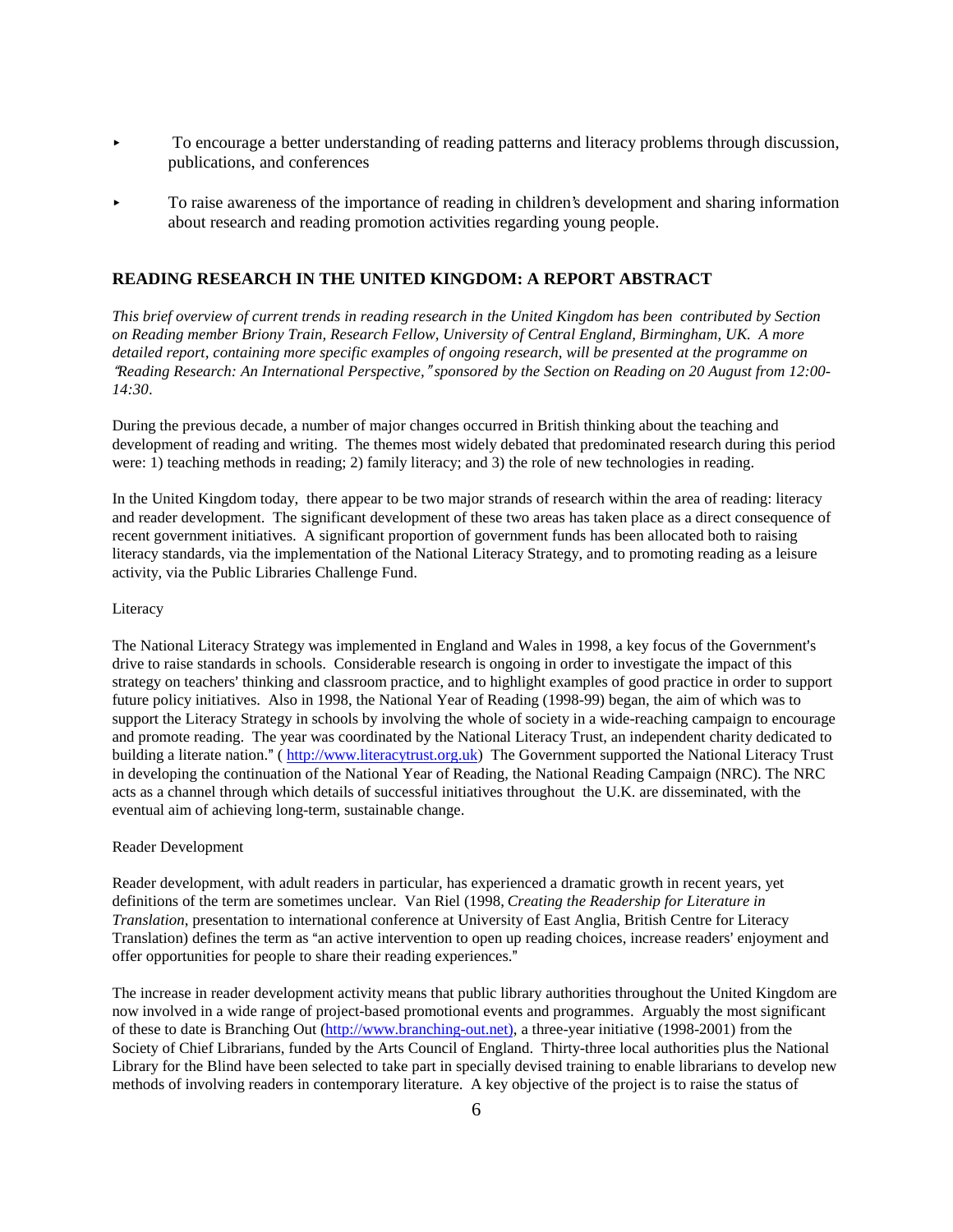reader development within and beyond all 150 authorities though a series of regional networks. The University of Central England (UCE) is conducting the evaluation of Branching Out, which focuses both on the impact on the readers and on the participating librarians. Over the last two years the growth of reader development activity has become sufficiently widespread that the Government, via its Department of Culture, Media, and Sport (DCMS) has allocated two years (2000-01, 2001-02) of its Public Libraries Challenge Fund (http://www.peoplesnetwork.gov.uk/dcms-wolfson.html) specifically to reader development projects. All projects are being monitored by external evaluators, and research into the overall impact of the programme is being conducted by academic departments.

#### Research Methodologies

Both of these key areas of current reading research result in the collection of qualitative data. This is inevitable, as when investigating the value of reading it is critical that people's experiences and perceptions are used to measure the impact. However, it generally has been the case that policy makers placed a great reliance on quantitative as opposed to qualitative data, but there may be indications that they may now be more willing to use qualitative data in order to inform political decisions. Research conducted for programmes such as the National Year of Reading and Branching Out has provided many data with which to link reading to key initiatives on the government agenda, such as lifelong learning and social inclusion. Qualitative techniques used to collect these data would require further promotion in order to make explicit to policy makers the value and impact of reading.

#### **E-MAIL ADDRESSES FOR STANDING COMMITTEE MEMBERS AND PROJECT PARTICIPANTS**

| Rustem Aygistov, Russia    | chamber@aha.ru            |
|----------------------------|---------------------------|
| Alice Buglogosi, Kenya     | uonjkml@healthnet.or.ke   |
| John Y. Cole, USA          | jcole@loc.gov             |
| Gwynneth Evans, Canada     | gwynneth.evans@nlc-bnc.ca |
| Adele M Fasick, USA        | amfasick@earthlink.net    |
| Shirley Fitzgibbons, USA   | fitzgibb@indiana.edu      |
| Ivar Haug, Norway          | ivar@vf.fylkesbibl.no     |
| Jan Martine, France        | mjan@cg77.fr              |
| Gertrude Mulindwa, Uganda  | kayaga@hotmail.com        |
| Valeria Stelmakh, Russia   | stelmakh@rsl.ru           |
| Catharina Stenberg, Sweden | catharina.stenberg@hb.se  |
| Shirley Tastad, USA        | stastad@gsu.edu           |
| Briony Train, UK           | briony.train@uce.ac.uk    |
| Carmen Gómez Valera, Spain | bibloplain@utrnet.es      |
| Maria Vedenyapina, Russia  | mvedenyapina@osi.ru       |
| Maureen White, USA         | white@cl.uh.edu           |
| Alec Williams, UK          | alecw@lineone.net<br>7    |